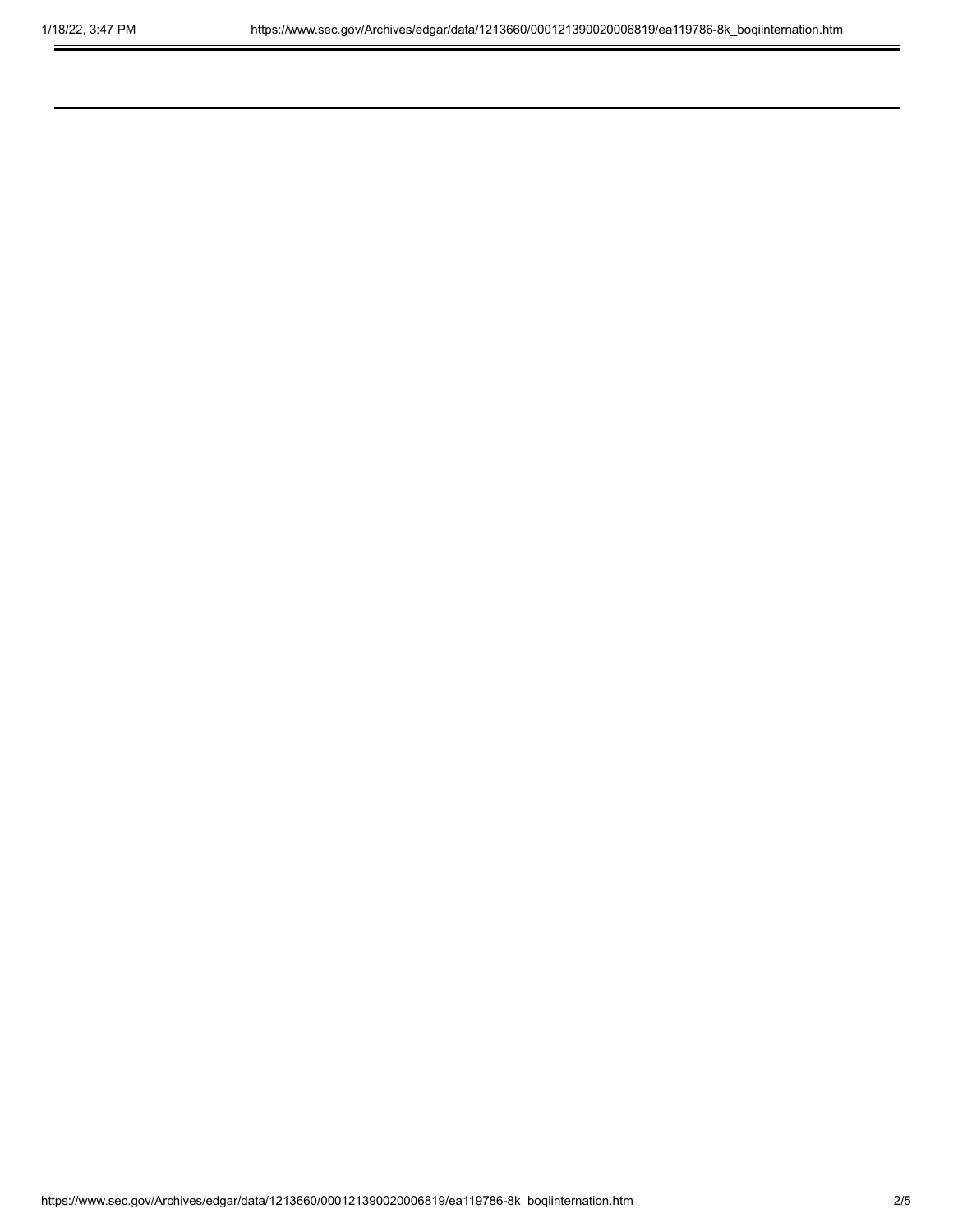### **Section 2 – Financial Information**

# **Item 2.01. Completion of Acquisition or Disposition of Assets.**

As previously disclosed, on February 1, 2020, the Registrant entered into a stock purchase agreement (the "Agreement") with BEIJING XIN RONG XIN INDUSTRIAL DEVELOPMENT CO., LTD., a company organized under the laws of the People's Republic of China (the "PRC") ("Buyer"), CHONGQING GUANZAN TECHNOLOGY CO., LTD., a company organized under the laws of the PRC ("Chongqing Guanzan") and Zhou Li, an individual residing in the PRC ("Seller").

Pursuant to the Agreement, Buyer, a wholly-owned subsidiary of the Registrant, will purchase all the issued and outstanding shares (the "Guanzan Shares") of Chongqing Guanzan from Seller.

The aggregate purchase price for the Guanzan Shares is RMB 100,000,000 (estimated at \$14,285,714), to be paid in 950,000 shares of common stock of the Registrant (the "Stock Consideration") and RMB 80,000,000 in cash (the "Cash Consideration"). The Stock Consideration was scheduled to be paid at closing and the Cash Consideration, which is subject to post-closing adjustments based on the performance of Chongqing Guanzan in 2020 and 2021, respectively, will be paid pursuant to a post-closing payment schedule.

The transaction was closed on March18, 2020 ("Closing"). Upon Closing, the Guanzan Shares were transferred to and recorded under the name of Buyer and the Stock Consideration was paid to Seller through the issuance of 950,000 shares of the Registrant's common stock in accordance with the Agreement.

The foregoing description is qualified in its entirety by reference to the full text of the Agreement, which was filed as Exhibit 4.1 to the Registrant's Current Report on Form 8-K dated February 3, 2020 and is incorporated in this Report by reference.

#### **Item 3.02 Unregistered Sale of Equity Securities.**

The information required to be reported under this Item is incorporated by reference to Item 2.01 of this Current Report on Form 8-K.

## **ITEM 8.01 OTHER INFORMATION**

On March 19, 2020, the Registrant issued a press release announcing the completion of its acquisition of Chongqing Guanzan. A copy of the press release is attached as Exhibit 99.1 to this current report on Form 8-K and is incorporated by reference herein.

The information under this Item 8.01, including Exhibit 99.1, is deemed "furnished" and not "filed" under Section 18 of the Securities Exchange Act of 1934, as amended (the "Exchange Act"), or otherwise subject to the liability of that section, and shall not be incorporated by reference into any registration statement or other document filed under the Securities Act of 1933, as amended, or the Exchange Act, except as shall be expressly set forth by specific reference in such filing.

The information in this Current Report on Form 8-K, including Exhibit 99.1, may contain forward-looking statements based on management's current expectations and projections, which are intended to qualify for the safe harbor of Section 27A of the Securities Act of 1933, as amended, and Section 21E of the Securities Exchange Act of 1934, as amended. The statements contained herein that are not historical facts are considered "forward-looking statements." Such forward-looking statements may be identified by, among other things, the use of forward-looking terminology such as "believes," "expects," "may," "will," "should," or "anticipates" or the negative thereof or other variations thereon or comparable terminology, or by discussions of strategy that involve risks and uncertainties. In particular, statements regarding the efficacy of investment in research and development are examples of such forwardlooking statements. The forward-looking statements include risks and uncertainties, including, but not limited to, the effect of political, economic, and market conditions and geopolitical events, including the current COVID-19 global crisis; legislative and regulatory changes that affect our business; the availability of funds and working capital; the actions and initiatives of current and potential competitors; investor sentiment; and our reputation. The Registrant does not undertake any responsibility to publicly release any revisions to these forward-looking statements to take into account events or circumstances that occur after the date of this report. Additionally, the Registrant does not undertake any responsibility to update you on the occurrence of any unanticipated events, which may cause actual results to differ from those expressed or implied by any forward-looking statements. The factors discussed herein are expressed from time to time in the Registrant's filings with the Securities and Exchange Commission available at http://www.sec.gov .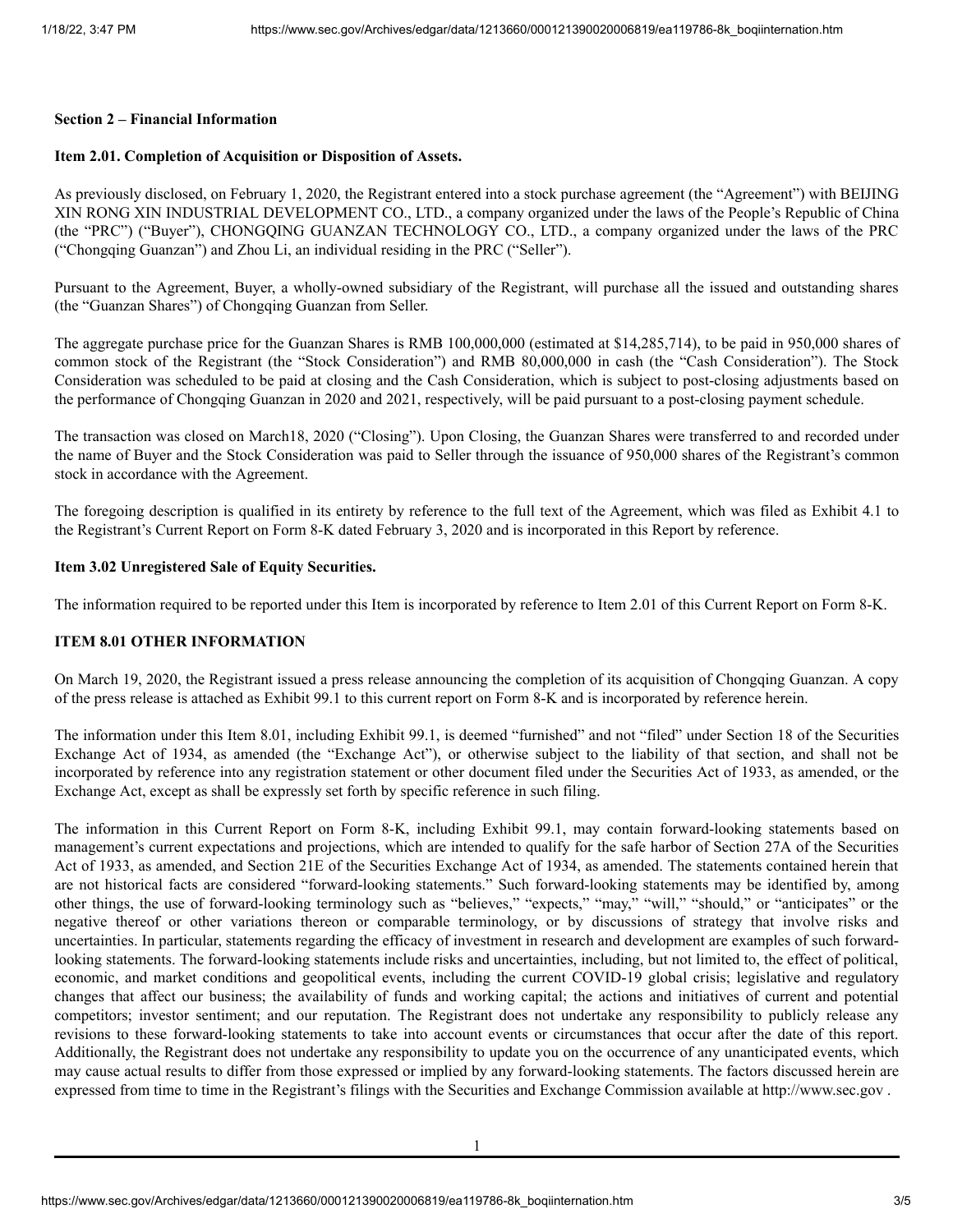# **Item 9.01. Financial Statements and Exhibits**

(d) Exhibits

|      | <b>Exhibit</b> Description         |
|------|------------------------------------|
| 99.1 | Press Release dated March 19, 2020 |